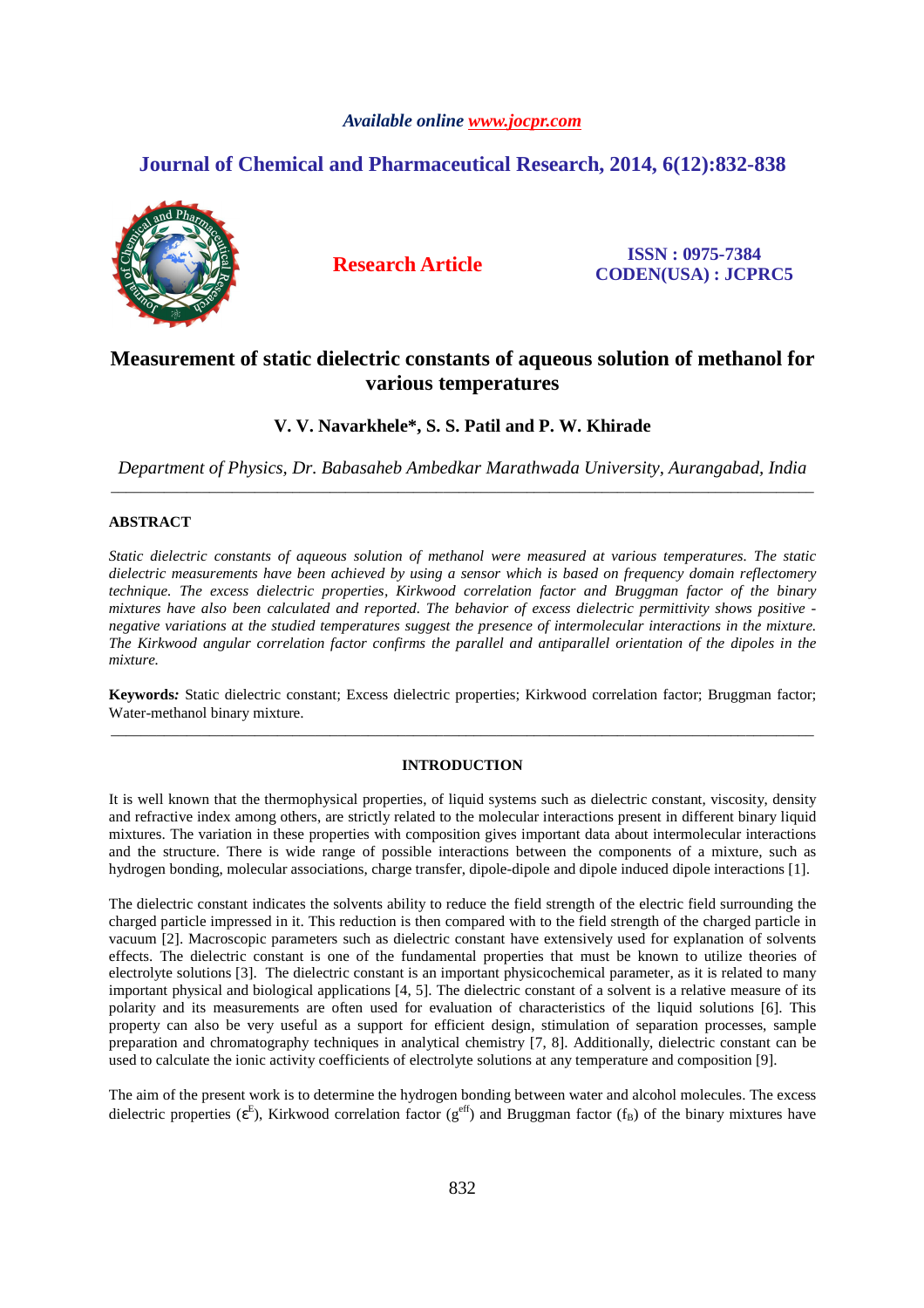been also reported for 283,293 303 and313 k temperature to correlate these values with carbon chain length and intermolecular interactions.

*\_\_\_\_\_\_\_\_\_\_\_\_\_\_\_\_\_\_\_\_\_\_\_\_\_\_\_\_\_\_\_\_\_\_\_\_\_\_\_\_\_\_\_\_\_\_\_\_\_\_\_\_\_\_\_\_\_\_\_\_\_\_\_\_\_\_\_\_\_\_\_\_\_\_\_\_\_\_*

#### **EXPERIMENTAL SECTION**

#### 2.1 Materials

The chemicals used in the present investigation are of spectroscopic grade with 99.9% purity and were used without further purification. The solutions were prepared by mixing methanol with water at eleven different volume percentage of water as 0 to 100% in steps of 10%. The temperature controller system with water bath has been used to maintain the constant temperature within the accuracy limit of  $\pm$  1°C. The sample cell is surrounded by a heat insulating container through which the water of constant temperature using a temperature controller system is circulated**.**

### 2.2 Measurement of dielectric constant

The static dielectric constants of the aqueous solution were measured using a sensor. It is based on the principle of frequency domain reflectometry (FDR) technique. When power is applied to the sensor, it creates a 100 MHz frequency signal. This signal is then applied to a pair of stainless steel rods, which transmits an electromagnetic field in to the mixture. The field passes easily through the mixture resulting in stable voltage output that acts as a simple sensitive measure of dielectric constant. Each measurement was repeated at least three times and average value of that reading was taken as a dielectric constant. The accuracy of measurement in the dielectric constant was  $\pm 3.0$  %.

#### 2.3 Measurement of excess permittivity

The information related to the excess permittivity of the aqueous solution was obtained from the excess properties [10] of the mixture. The excess permittivity is defined as

$$
\varepsilon^{\mathbb{E}} = (\varepsilon_0)_m - [(\varepsilon_A \cdot X_A) + (\varepsilon_B X_B)] \tag{1}
$$

Where X is volume fraction and suffix m, A, B represents mixture, liquid A (Water) and liquid B (Methanol) respectively. The excess permittivity provides qualitative information about formation of new structure in the mixture as follows:

- i)  $\varepsilon^E = 0$ : Indicates that solution A and B do not interact.
- ii)  $\varepsilon^E$  < 0: Indicates that solution A and B interact is in such a way that the effective dipole moment gets reduced.
- iii)  $\varepsilon^E > 0$ : Indicates that solution A and B interact in such a way that the effective dipole moment increases.

#### 2.4 Measurement of Kirkwood correlation factor

The Kirkwood correlation factor [11] provides information regarding the orientation of the electric dipoles in polar liquids.

For a pure polar liquid, the Kirkwood correlation factor g may be obtained by the expression

$$
\frac{4\pi N\mu^2 \rho}{9KTM} g = \frac{(\varepsilon_0 - \varepsilon_\infty)(2\varepsilon_0 + \varepsilon_\infty)}{\varepsilon_0(\varepsilon_\infty + 2)^2}
$$
(2)

Where  $\mu$  is dipole moment,  $\rho$  is density at temperature T, M is molecular weight. K is Boltzman constant, N is Avogadro's number,  $(\epsilon_s)$  is static dielectric permittivity and  $\epsilon_s$  is the dielectric permittivity at high frequency, often represented by the square of the refractive index.

Modified forms of this equation have been used to study the orientations of electric dipoles in the binary mixtures are given by Kumbharkhane et al [12, 13] two such equations used are as follows:

$$
\frac{4\pi N}{9kT} \left( \frac{\mu^2{}_M \rho{}_M}{M{}_M} X{}_M + \frac{\mu^2{}_F \rho{}_F}{M{}_F} X{}_F \right) g^{eff} = \frac{(\varepsilon_{0m} - \varepsilon_{\inftym})(2\varepsilon_{0m} + \varepsilon_{\inftym})}{\left[ \varepsilon_{0m} (\varepsilon_{\inftym} + 2)^2 \right]}
$$
(3)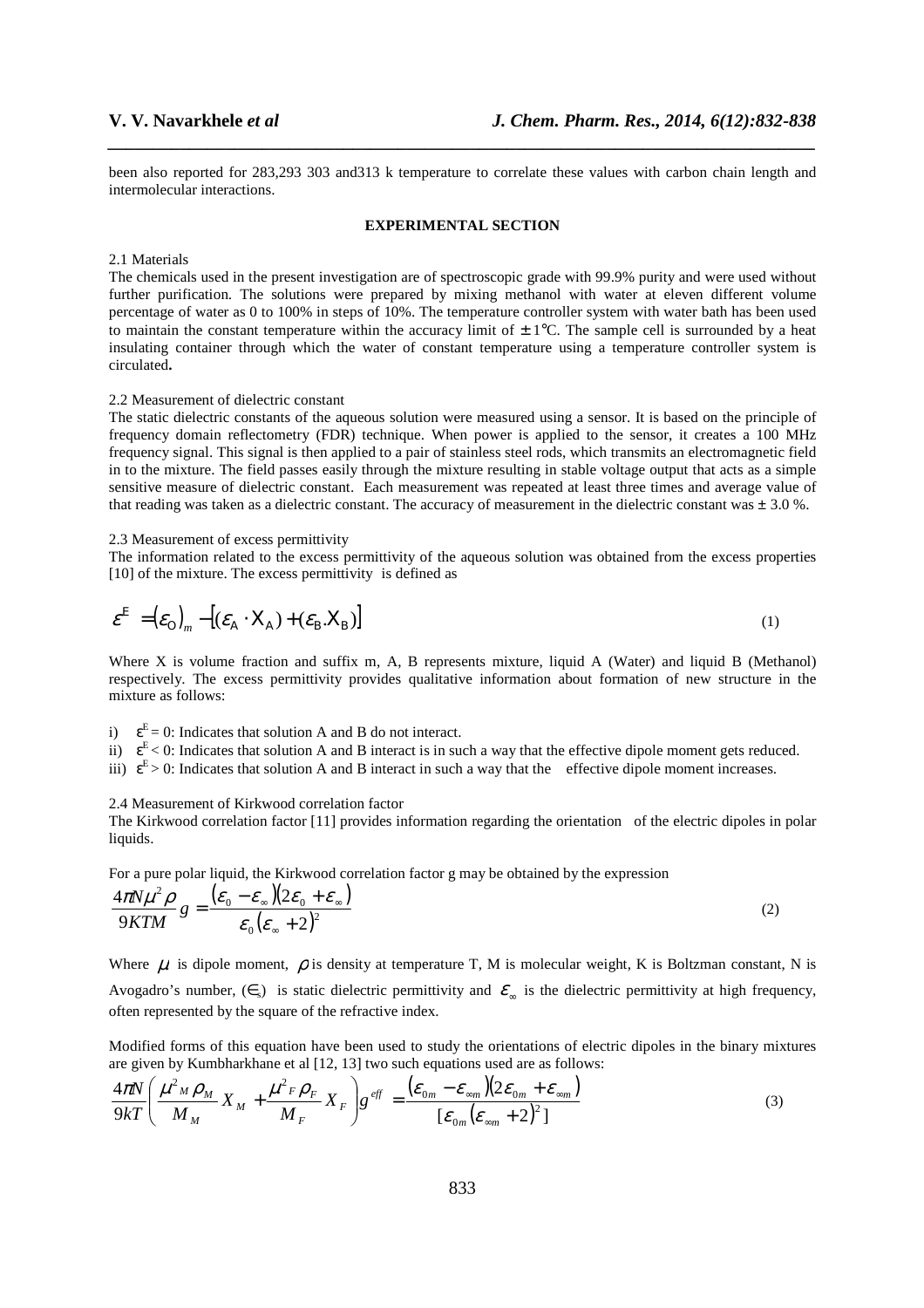where  $g^{\text{eff}}$  is the Kirkwood correlation factor for a binary mixture.  $g^{\text{eff}}$  varies between  $g_M$  and  $g_F$ .

$$
\frac{4\pi N}{9kT} \left( \frac{\mu^2{}_M \rho{}_M g{}_M}{M{}_M} X{}_M + \frac{\mu^2{}_F \rho{}_F g{}_F}{M{}_F} X{}_F \right) g^f = \frac{(\varepsilon_{0m} - \varepsilon_{\inftym})(2\varepsilon_{0m} + \varepsilon_{\inftym})}{\varepsilon_{0m}(\varepsilon_{\inftym} + 2)^2}
$$
(4)

 $g_M$  and  $g_F$  are assumed to be affected by an amount  $g^f$  in the mixture.  $g^f = 1$  for an ideal mixture and deviation from unity may indicate the interaction between the two components of the mixture.

*\_\_\_\_\_\_\_\_\_\_\_\_\_\_\_\_\_\_\_\_\_\_\_\_\_\_\_\_\_\_\_\_\_\_\_\_\_\_\_\_\_\_\_\_\_\_\_\_\_\_\_\_\_\_\_\_\_\_\_\_\_\_\_\_\_\_\_\_\_\_\_\_\_\_\_\_\_\_*

## 2.5 Measurement of Bruggman factor

The static permittivity of two mixture must lie somewhere between two extremes corresponding to static permittivity of two liquids. In order to understand the dipole interaction in the mixture of two liquids a various mixture formula has been proposed [14, 15]

Bruggman mixture formula [16, 17] can be used as first evidence of molecular interactions in binary mixture. The effective volume of the solute gets modified by solute – solvent interactions and is best illustrated by the nonlinearity of Bruggman formula. The static dielectric constant  $(\epsilon_s)$  of the mixtures is related to the Bruggman mixture formula with volume fraction of solute which indicates the interaction between solvent and solute. This formula states that static dielectric permittivity of binary mixture ( $\epsilon_{\rm sm}$ ), solute ( $\epsilon_{\rm SA}$ ) and solvent ( $\epsilon_{\rm SB}$ ) can be related to volume fraction of solvent (V) which indicates the interaction between solvent and solute in the mixture as;

$$
f_{\rm B} = \left(\frac{\text{gsm}-\text{gssB}}{\text{gsa}-\text{gssB}}\right) \left(\frac{\text{gsa}}{\text{gsm}}\right)^{1/3} = 1-V
$$

According to above equation linear relationship is expected in the Bruggman factor  $(f_R)$  and  $(V)$ . Any deviation from this linear relation indicates molecular interaction [18].

### **RESULTS AND DISCUSSION**

Figure 1 illustrates the experimental results of static dielectric constants  $(\epsilon_s)$  of the aqueous solution for different temperatures. The dielectric permittivity decreases with increase in temperature as well as increase in volume fraction of methanol. The decreases in dielectric permittivity with increase in temperature might be due to rapid fall in orientation polarization, because the increased thermal motion reduces the alignment of the permanent dipoles [19]. The decrease in dielectric permittivity with increase in volume fraction of methanol may be due to increase in carbon atoms number and size- shape of the complex molecules after hydrogen bonding interaction. This could be attributed to decrease in number of dipoles in the complex, which may lead to decrease in volume of the rotating molecules. The results are in agreement with the earlier results of Navarkhele et al [20].

The excess permittivity provides significant information regarding interaction between the polar-polar liquid mixtures. The excess dielectric permittivity of the binary mixtures was calculated using equation (3). The excess permittivity  $(\varepsilon^E)$  of the binary mixtures of water with methanol at 283, 293, 303 and 313 k are presented in figure 2 to 5 respectively. The excess permittivity is positive for the entire volume fractions range at 283 k, which indicates that water and methanol solutions interact in such a way that the effective dipole moment increases. It also suggests that any significant intermolecular interaction is effectively present at this temperature range.

At 293 k, the values of excess permittivity are negative in water and methanol rich region and positive at 30 to 70 % volume fraction range. The negative values of  $(\epsilon^E)$  in water and methanol rich region are probably due to the creation of less polar structure leading to a lower macroscopic permittivity. The positive values of  $(\epsilon^E)$  suggest that the effective number of dipoles in the mixture might be greater than the corresponding average number in the pure liquids, probably due to the creation of new structure leading to a higher macroscopic permittivity [21].

The variation in excess permittivity ( $\varepsilon$ <sup>E</sup>) is similar at 303 and 313 k temperature which is given in figure 4 and 5 respectively. According to this data, the excess permittivity is negative up to 50 % volume fraction and positive for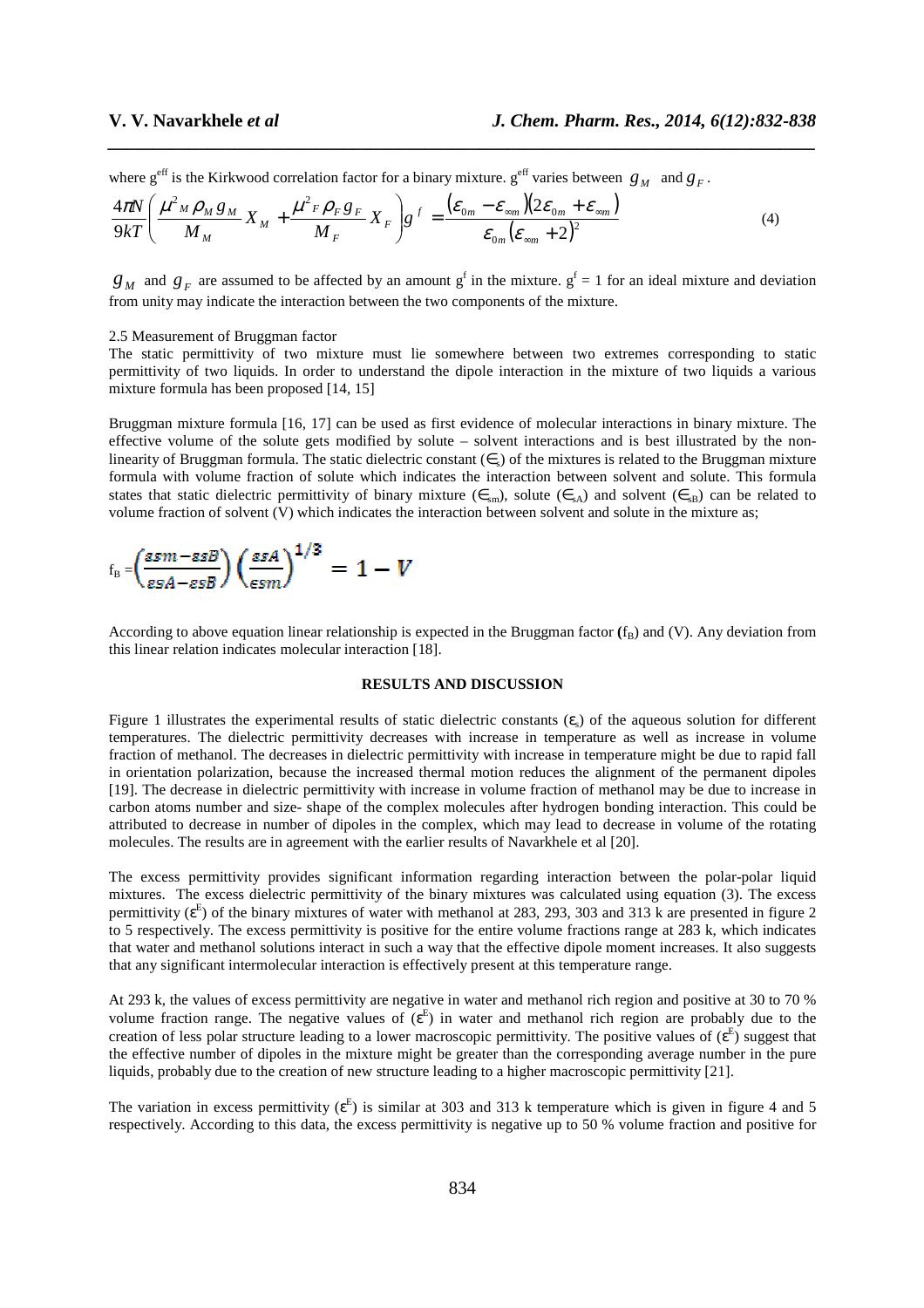rest of the volume fraction. The negative deviations from ideal may be attributed to a certain interaction between unlike molecules, and in particular to hydrogen bonding [22]. From a molecular point of view the negative values of excess permittivity in water-aliphatic – alcohol mixtures is the consequence of formation of hydrogen bonds between water which contains an –OH group and can act as a π type donor and alcohol molecules, which have one acidic H atom on the –OH group and can act as a  $\sigma$  –acceptors. However in pure alcohols the linear n-mers formed give rise to a higher dipole moment which has been attributed to the fact that the O-H bond moment of this aggregate is increased through mutual induction [123, 24]

*\_\_\_\_\_\_\_\_\_\_\_\_\_\_\_\_\_\_\_\_\_\_\_\_\_\_\_\_\_\_\_\_\_\_\_\_\_\_\_\_\_\_\_\_\_\_\_\_\_\_\_\_\_\_\_\_\_\_\_\_\_\_\_\_\_\_\_\_\_\_\_\_\_\_\_\_\_\_*

The Kirkwood angular correlation factor  $(g<sup>eff</sup>)$  values for various compositions of the mixture and for the studied temperatures are represented graphically in figure. 6. The  $g<sup>eff</sup> > 1$ , at 283 k temperature and for entire volume fraction range, indicates that in the mixture the dipole pairs have been formed in such a way that their orientation is parallel. The  $g<sup>eff</sup> < 1$ , at 293, 303 and 313 k temperature for the entire volume fraction range, indicates that in the mixture the dipole pairs have been formed in such a way that their orientation is anti-parallel.

 The Bruggman factor values for various compositions of the mixture and at various temperatures are represented graphically in figure 7. According to the data there is deviation from the linear relation which gives the evidence of molecular interactions in binary mixture of water and methanol.



**Fig. 1. Variation of static dielectric constant with volume fraction of methanol at different temperatures** 



**Fig. 2. Variation in excess dielectric constant with volume fraction of methanol at 283 k temperature**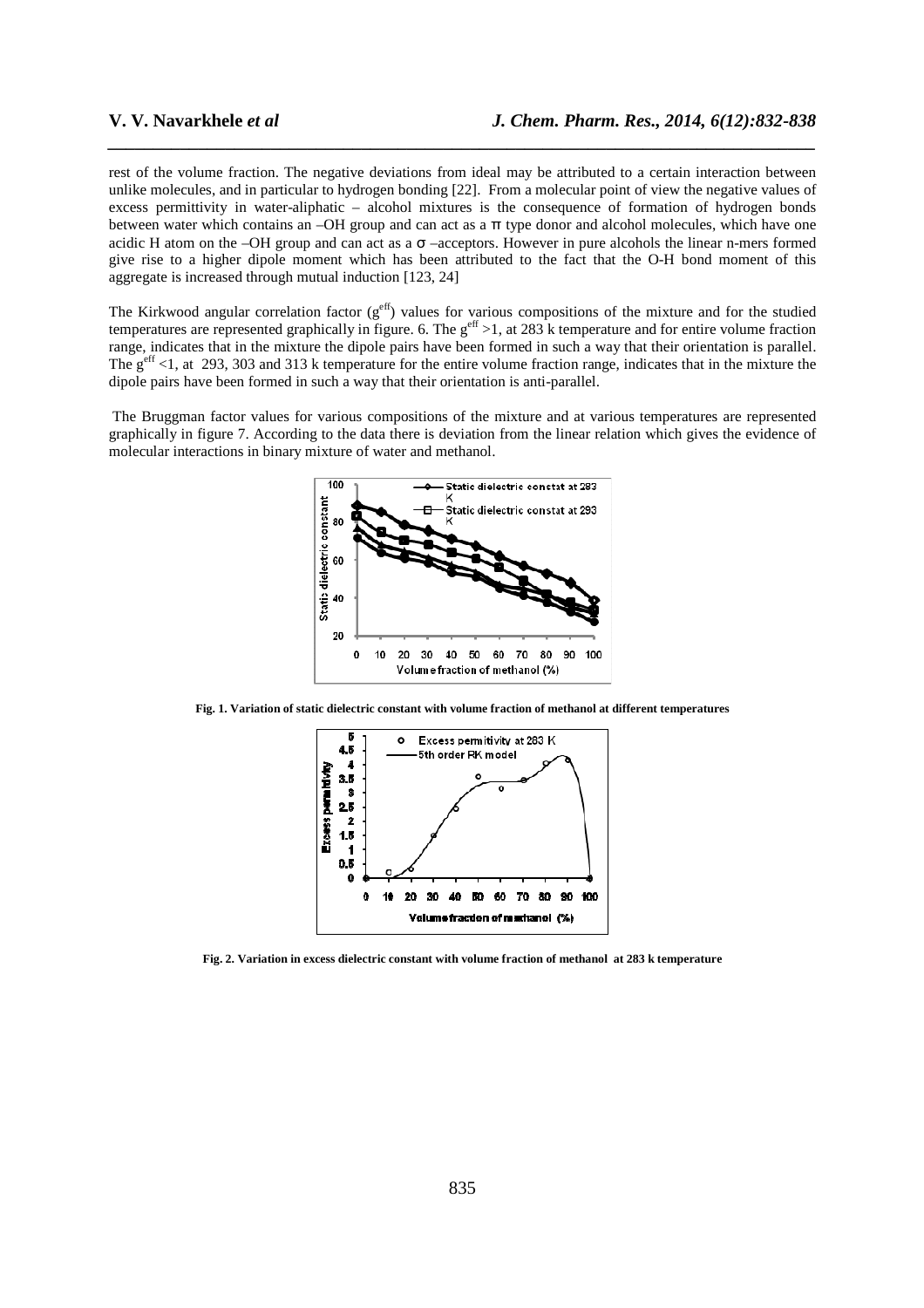

**Fig. 3. Variation in excess dielectric constant with volume fraction of methanol at 293 k temperature**



**Fig. 4. Variation in excess dielectric constant with volume fraction of methanol at 303 k temperature** 



**Fig. 5. Variation in excess dielectric constant with volume fraction of methanol at 313 k temperature**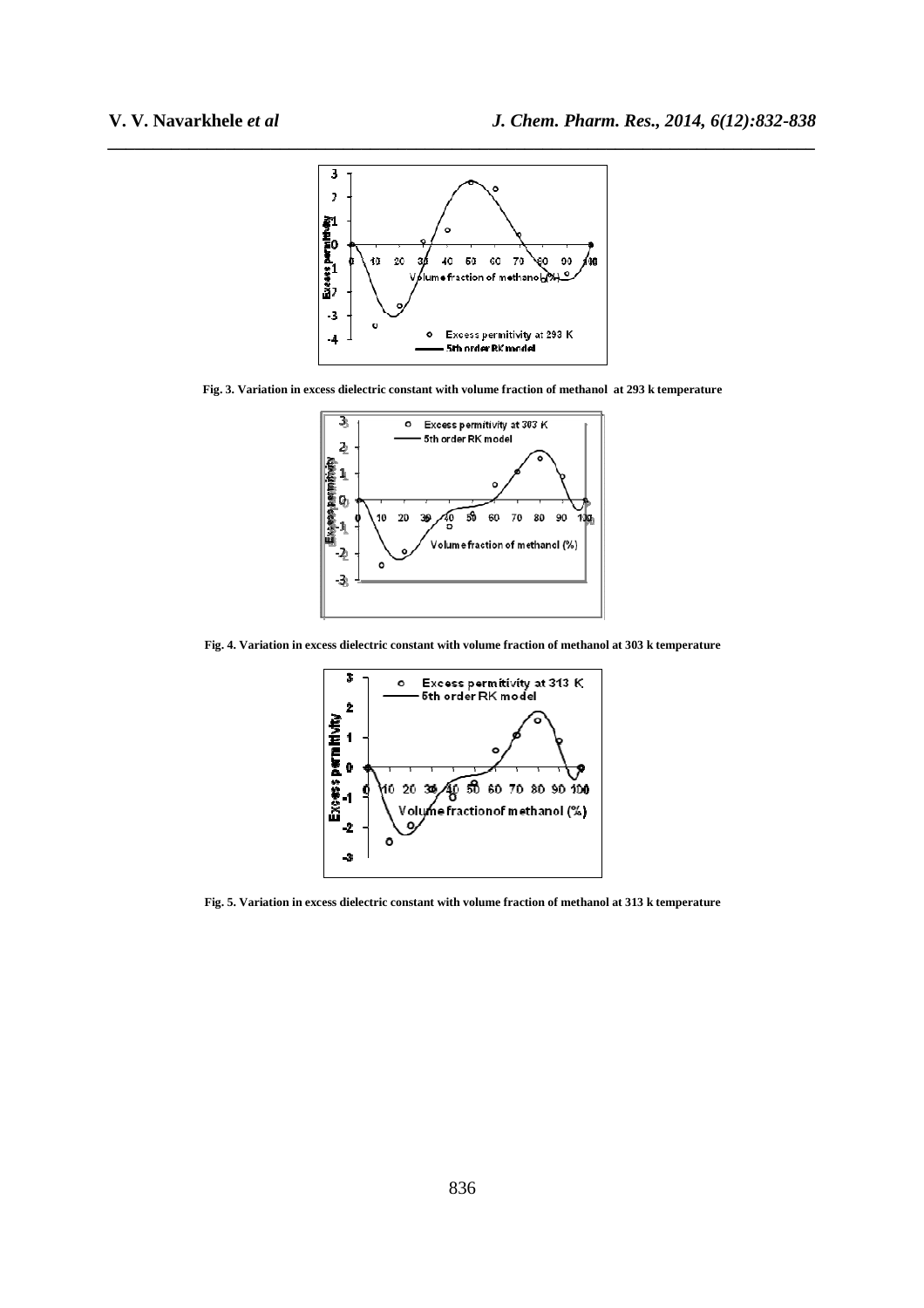

*\_\_\_\_\_\_\_\_\_\_\_\_\_\_\_\_\_\_\_\_\_\_\_\_\_\_\_\_\_\_\_\_\_\_\_\_\_\_\_\_\_\_\_\_\_\_\_\_\_\_\_\_\_\_\_\_\_\_\_\_\_\_\_\_\_\_\_\_\_\_\_\_\_\_\_\_\_\_*

**Fig. 6. Variation of Kirkwood correlation factor (geff) with volume fraction of methanol at different temperatures** 



**Fig. 7. Variation of Bruggman factor with volume fraction of methanol at different temperatures** 

### **CONCLUSION**

The values of static dielectric constant of the aqueous solution are found to be in the range of 27 to 89 and decreases with the addition of methanol.

The excess permittivity is positive at lower temperature that is at 283 and 293k and in water rich region, indicates that the effective number of dipoles in the mixture might be greater than the corresponding average number in the pure liquids. The excess permittivity is negative at higher temperature that is at 303 and 313 k in methanol rich region, indicates that the presence of certain interaction between unlike molecules.

In the mixture the dipole pairs are formed and orient in parallel direction in water rich region and in antiparallel direction in methanol rich region which is confirmed from the  $(g<sup>eff</sup>)$  values.

The Bruggman factor shows the deviation from the linear relation which gives the evidence of molecular interactions in binary mixture.

#### **REFERENCES**

- [1] H Yilmaz, and S Giiler, *II Nuovo Cimento*, **1998,** 20D, 1853-.1860
- [2] M Mohsen-Nia; H Amiri; B Jazi, *J. Solution Chem*., **2010,** 39, 701-707.
- [3] P Wang; A Anderko, *Fluid Phase Equillib.,* **2001**, 186, 103-110.
- [4] Dvd Spoel; PJv Maaren; C Caleman; *GROMACS Molecule and Liquid Database, Bioinformatics*, **2012.**
- [5] S Huclova; D Erni; J. Fröhlich, *J. Phys. D: Appl. Phys*.,**2012,** 45, 025301-025309.
- [6] JP Hansen; IR McDonald, *Theory of Simple Liquids, Second ed. Academic*, New York, **1986**.

[7] M. Kamali-Ardakani; H. Modarress; V Taghikhani; M. K. Khoshkbarchi, *J. Chem. Thermodyn.,* **2001**, 32, 821- 828.